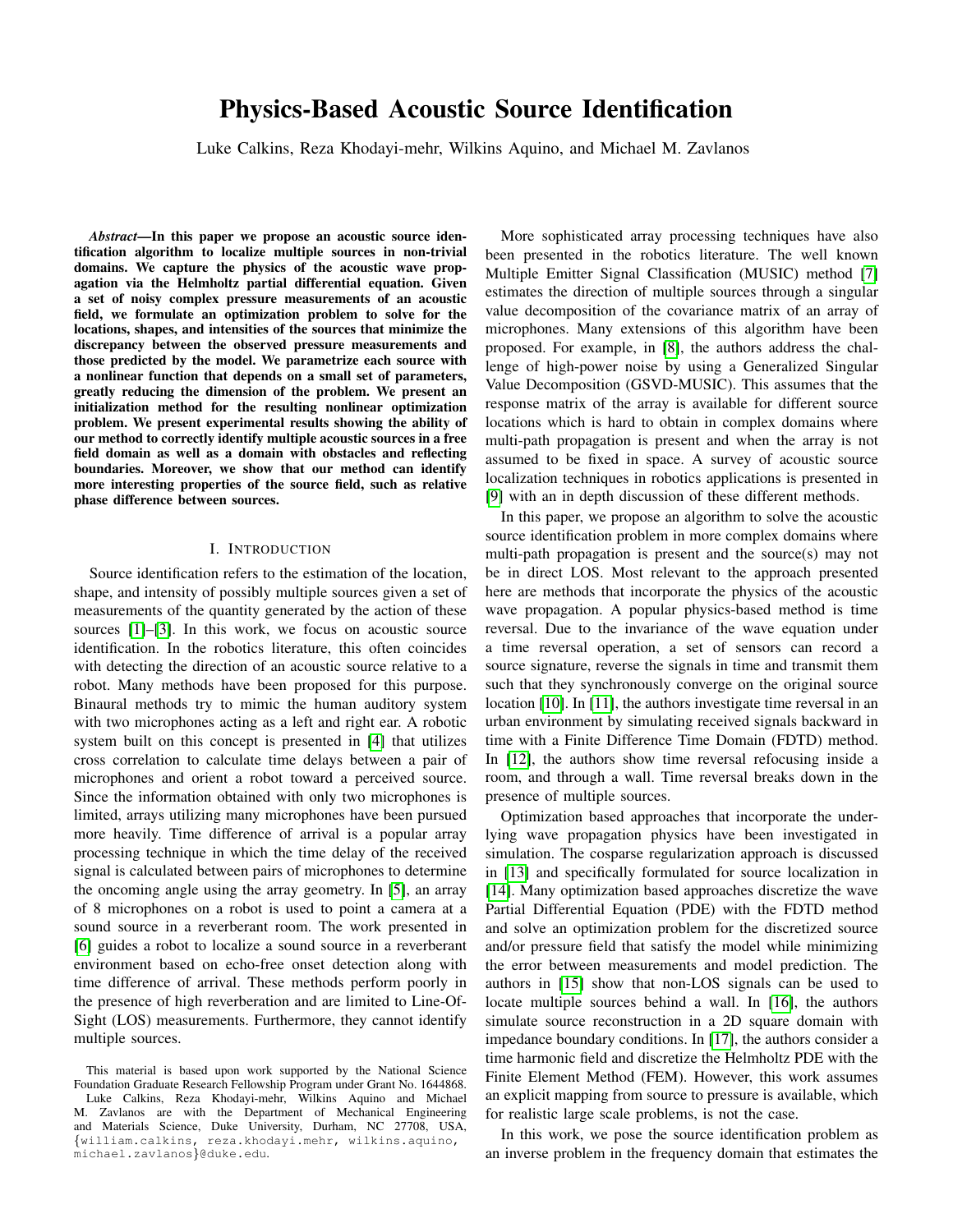location and intensity of possibly multiple sources in a known domain given a set of noisy pressure measurements. We formulate an optimization problem that measures the discrepancy between our observed measurements and those predicted by the Helmholtz PDE. This requires the domain geometry and boundary conditions, but does not require the computation of the response for every candidate source location as in array processing techniques (MUSIC), making it general and applicable to many different environments. We parametrize the sources with a very small set of parameters as opposed to the full discretized field [\[13\]](#page-5-11)–[\[17\]](#page-5-15), greatly reducing the dimension of the problem. We present real experimental results showing the ability of our approach to localize multiple acoustic sources in a non-trivial domain. To the best of our knowledge, this work presents the first optimization-based acoustic source identification algorithm investigated in practice. An additional contribution lies in the ability of our method to identify more interesting properties of the source field such as shape, intensity, and phase of each source. The existing optimizationbased approaches cannot discern such details, and their use has only been investigated in simulation on simple problems.

The rest of this paper is organized as follows. In Section [II,](#page-1-0) we define the acoustic source identification problem and formulate it as a nonlinear optimization problem. In Section [III,](#page-1-1) we present our solution method including a computationally efficient way to calculate the gradient and a method for initialization of the nonlinear optimization problem. In Section [IV](#page-3-0) we present our experimental setup and results for localization of multiple sources in a complex domain before concluding in Section [V.](#page-5-16)

### II. PROBLEM DEFINITION

# <span id="page-1-6"></span><span id="page-1-0"></span>*A. Helmholtz Partial Differential Equation*

Let  $\Omega \subset \mathbb{R}^3$  denote the domain of interest. The acoustic pressure  $\hat{p}(\mathbf{x}, t)$  (fluctuations around ambient pressure) as a function of space,  $x \in \Omega$  and time,  $t \in \mathbb{R}_+$ , can be captured by the 3-dimensional linear wave equation

$$
\nabla^2 \hat{p} - \frac{1}{c^2} \frac{\partial^2 \hat{p}}{\partial t^2} = \hat{s}
$$
 (1)

where c is the speed of sound in the medium and  $\hat{s}(\mathbf{x}, t)$  is the driving source. Applying the Fourier transform to the above equation results in the Helmholtz Equation

$$
\nabla^2 p + k^2 p = s \tag{2}
$$

where  $k = \omega/c$  is the wave number corresponding to angular frequency  $\omega$ , with p and s being the Fourier transform of the pressure and source, respectively.

After discretization of the Helmholtz PDE with the Finite Element (FE) method using a mesh with  $n$  grid points, we arrive at a linear system of equations

$$
Ap = Rs
$$
 (3)

where  $\mathbf{A} = \mathbf{K} + i\omega \mathbf{C} - \omega^2 \mathbf{M}$ , and  $\mathbf{K}, \mathbf{C}, \mathbf{M}$  and  $\mathbf{R} \in \mathbb{R}^{n \times n}$ are sparse matrices that depend on the boundary conditions and type of elements used. See [\[18\]](#page-5-17) for details. The vectors p,  $\mathbf{s} \in \mathbb{C}^n$  are the complex valued pressure and source functions, respectively, evaluated at the nodes of the FE mesh.

In order for the PDE [\(2\)](#page-1-2) to have a unique solution, conditions must be specified on the boundary of the domain  $\partial\Omega$ . For the discretized PDE  $(3)$ , uniqueness means **A** is non-singular. In this paper, we work with two kinds of boundary conditions. First, the sound-hard wall corresponding to a homogeneous Neumann boundary condition,  $\nabla p(\mathbf{x}) \cdot \mathbf{n}(\mathbf{x}) = 0$ ,  $\mathbf{x} \in \partial \Omega_N$ , where  $n(x)$  is the outward unit normal to the boundary and  $\partial \Omega_N$  ⊂  $\partial \Omega$  refers to the portion of the boundary where a Neumann condition is specified. A zero-valued Neumann condition means that acoustic waves hitting  $\partial \Omega_N$  are perfectly reflected back into the domain. The second type of boundary condition encountered in this paper is the Sommerfeld radiation condition given as,  $\lim_{|\mathbf{x}| \to \infty} |\mathbf{x}| \left( \frac{\partial}{\partial |\mathbf{x}|} - ik \right) p(\mathbf{x}) = 0$ . This condition imposes that waves normal to the boundary travel off to infinity and are not reflected back into the domain. This boundary condition is imposed on sound absorbing boundaries or when trying to simulate a free field environment.

### *B. Optimization Problem*

Consider m stationary microphones deployed in the domain  $\Omega$  that take measurements of the pressure field  $\hat{p}(\mathbf{x}, t)$ . After taking the Fourier transform of the recorded signals, the vector of complex pressure measurements  $y \in \mathbb{C}^m$  can be extracted at the desired frequency  $\omega$ . The acoustic source identification problem can now be defined as follows.

<span id="page-1-4"></span>*Problem 2.1 (Acoustic Source Identification):* Given a set of  $m$  noisy complex pressure measurements  $y$ , estimate the source vector s such that those measurements y are as close as possible in a least squares sense to the pressure vector predicted by the discretized Helmholtz equation [\(3\)](#page-1-3).

Problem [2.1](#page-1-4) can be formulated as a constrained optimization problem in the following way. Let  $\mathbf{Q} \in \mathbb{R}^{m \times n}$  be a boolean matrix such that multiplication with the pressure vector p returns the pressure at the nodes corresponding to locations where measurements were taken. Define the cost function  $\mathcal{J}(\mathbf{p}, \mathbf{s}) = \frac{1}{2} ||\mathbf{Q}\mathbf{p} - \mathbf{y}||^2$ , where the norm is taken in the complex sense, i.e.,  $||\mathbf{z}||^2 = \mathbf{z}^H \mathbf{z}$ , where the superscript H denotes the complex conjugate transpose. Then we can define the following optimization problem

<span id="page-1-5"></span>
$$
\min_{\mathbf{p}, \mathbf{s}} \quad \mathcal{J}(\mathbf{p}, \mathbf{s}) \tag{4}
$$
  
s.t.  $\mathbf{A}\mathbf{p} = \mathbf{R}\mathbf{s}$ .

<span id="page-1-2"></span>The goal is to obtain the set of pressure and source vectors that obey the physical model while matching the observed measurements as close as possible in a least squares sense.

# III. ACOUSTIC SOURCE IDENTIFICATION

### <span id="page-1-1"></span>*A. Source Parametrization*

<span id="page-1-3"></span>Rather than solve problem [\(4\)](#page-1-5) in the full space of pressure and source vectors, we can solve the problem in the reduced space of source vectors, s, while enforcing the model. Specifically, we can use the model to represent the pressure p as a function of the source s, i.e.,  $p = \mathcal{F}(s) = A^{-1}Rs$  and then move along the gradient of the cost function  $\mathcal{\tilde{J}}(\mathbf{s}) =$  $\mathcal{J}(\mathcal{F}(s), s)$  to find the source s that minimizes this cost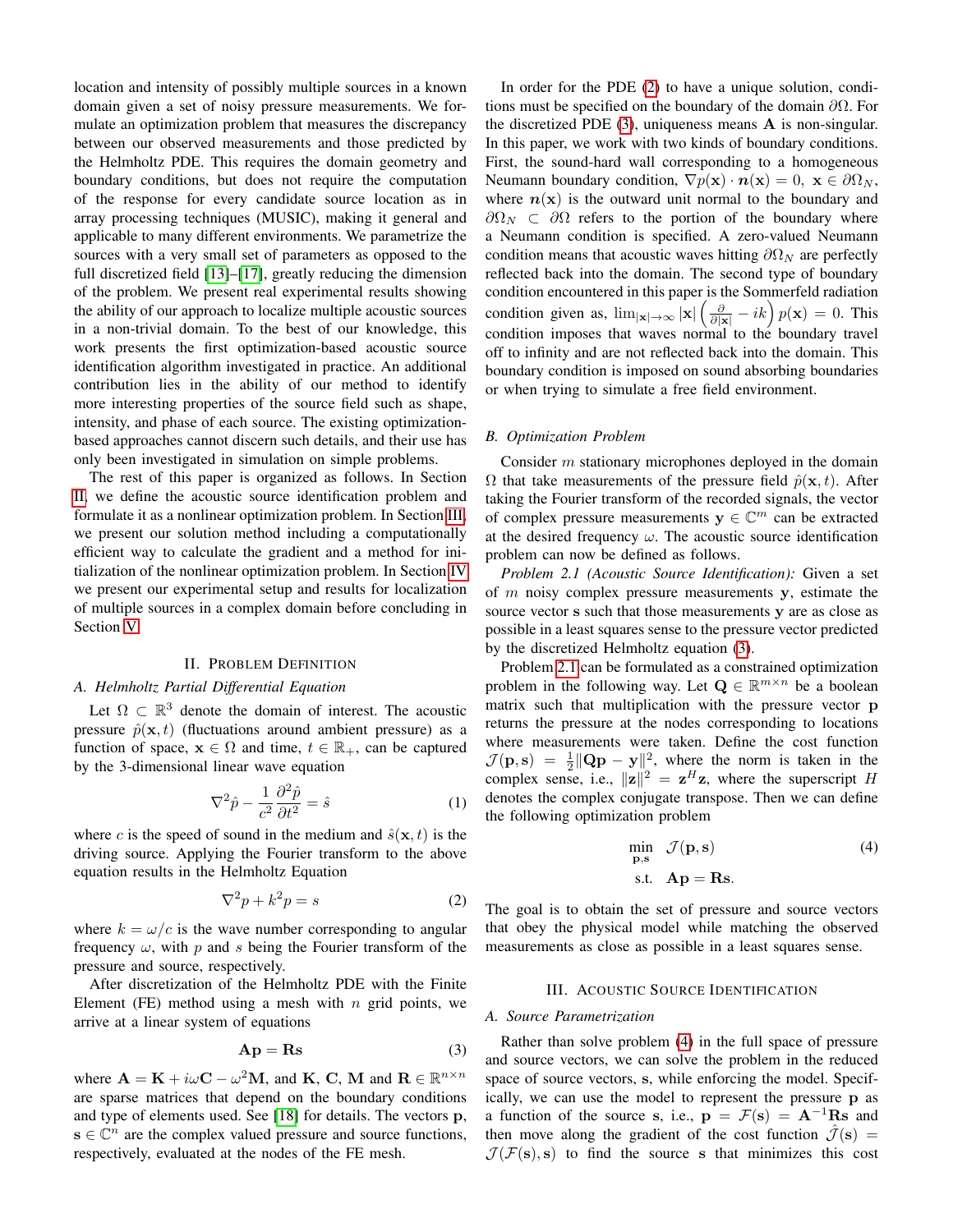function. Based on the fact that A is invertible, as discussed in [II-A,](#page-1-6) this mapping  $\mathcal F$  exists and is unique.

Let  $\hat{\mathbf{M}} = \mathbf{Q}\mathbf{A}^{-1}\mathbf{R}$  such that  $\hat{\mathbf{M}}\mathbf{s} \in \mathbb{C}^m$  corresponds to the vector of complex pressure values at the locations where measurements were taken. Due to the size of the matrix A for large FE meshes, its inverse can not be formed. Instead, we will obtain the gradient of  $\hat{J}$  exactly with two linear system solves of size n, where n is the size of the FE mesh.<sup>[1](#page-2-0)</sup> Assume the source s can be parametrized by a small set of parameters rather than the full  $n$  dimensional vector. Specifically, we assume that each individual source in the domain  $\Omega$  can be represented by a simple nonlinear basis function  $q(\mathbf{x}; \boldsymbol{\theta})$  that depends on a low-dimensional parameter vector  $\boldsymbol{\theta} \in \mathbb{R}^p$  with  $p \ll n$ . The specific form of g used will be discussed in the next section. Therefore, for a domain with  $k$  sources, the source function s can be formed as

$$
s(\mathbf{x}) = \sum_{i=1}^{k} \beta_i g(\mathbf{x}; \boldsymbol{\theta}_i)
$$
 (5)

with  $\beta_i \in \mathbb{C}, 1 \leq i \leq k$  being the maximum intensity (magnitude and phase at a specific frequency) of source  $i$  and  $g$ is real-valued. The vector s in [\(3\)](#page-1-3) can be formed by evaluating each  $g(\mathbf{x}; \theta_i)$  at the nodes of the FE mesh and then summing them up according to  $(5)$ . Let g denote the *n* dimensional vector of the function  $q$  evaluated at the FE mesh nodes. Then, the function  $\hat{J}$  can be written as

$$
\hat{\mathcal{J}}([\boldsymbol{\theta}_1, \beta_1, \dots, \boldsymbol{\theta}_k, \beta_k]) = \frac{1}{2} ||\hat{\mathbf{M}} \mathbf{s} - \mathbf{y}||^2.
$$
 (6)

where s is formed with  $[\theta_1, \beta_1, \dots, \theta_k, \beta_k]$  and [\(5\)](#page-2-1). We can now define the optimization problem to solve the acoustic source identification problem for the set of source parameters and intensities  $\theta_i$ ,  $\beta_i$  for  $1 \le i \le k$  as

$$
\min_{\{\boldsymbol{\theta}_1, \boldsymbol{\beta}_1, \dots, \boldsymbol{\theta}_k, \boldsymbol{\beta}_k\}} \hat{\mathcal{J}}(\mathbf{s})
$$
\n
$$
\text{s.t.} \quad \boldsymbol{\theta}_i \in \Theta
$$
\n
$$
\boldsymbol{\beta}_i \in \mathcal{B}
$$
\n(7)

where  $\Theta$  and  $\beta$  are feasible parameter sets for each  $\theta_i$  and  $\beta_i$ , respectively.

# *B. Gradient Derivations*

By treating each source intensity  $\beta_i \in \mathbb{C}$  as a twodimensional real vector  $\beta_i = [\Re(\beta_i), \Im(\beta_i)]^T \in \mathbb{R}^2$ , where  $\mathfrak{R}(\cdot)$  and  $\mathfrak{I}(\cdot)$  refer to the real and imaginary components of the argument respectively, we can evaluate the gradient with respect to each  $\theta_i$  and  $\beta_i$  as real partial derivatives. The partial derivatives of the cost function  $\mathcal J$  that need to be calculated are  $\nabla_{\theta_i} \mathcal J$ ,  $\nabla_{\Re(\beta_i)} \mathcal J$ , and  $\nabla_{\mathfrak{I}(\beta_i)}\hat{\mathcal{J}}$ . Expanding the norm in [\(6\)](#page-2-2) results in  $\hat{\mathcal{J}}(\mathbf{s}) = \frac{1}{2} \left( \mathbf{s}^H \hat{\mathbf{M}}^H \hat{\mathbf{M}} \mathbf{s} - \mathbf{s}^H \hat{\mathbf{M}}^H \mathbf{y} - \mathbf{y}^H \hat{\mathbf{M}} \mathbf{s} + \mathbf{y}^H \mathbf{y} \right)$ . Then, since each term is a complex-valued scalar, we can rewrite  $\mathbf{y}^H \hat{\mathbf{M}} \mathbf{s}$  as  $(\mathbf{y}^H \hat{\mathbf{M}} \mathbf{s})^H = \mathbf{s}^H \hat{\mathbf{M}}^H \mathbf{y}$ , where  $\overline{(\cdot)}$  refers to the complex conjugate of the argument. Then since  $z + \overline{z}$  =  $2\Re(z)$  for any complex number z, we arrive at  $\hat{\mathcal{J}}(s)$  =

<span id="page-2-0"></span><sup>1</sup>Forming  $A^{-1}$  would be equivalent to *n* linear systems solves of size *n*.

 $\frac{1}{2} \left( \mathbf{s}^H \hat{\mathbf{M}}^H \mathbf{M} \mathbf{s} - 2 \Re ( \mathbf{s}^H \hat{\mathbf{M}}^H \mathbf{y} ) + \mathbf{y}^H \mathbf{y} \right)$ . Now, we can take the partial derivatives with respect to the source parameters where the vector s is the only term that depends on  $\theta_i$  and  $\beta_i$ by [\(5\)](#page-2-1). Specifically, we have that

$$
\nabla_{\theta_i} \hat{\mathcal{J}} = (\partial \mathbf{g} / \partial \theta_i)^T \Re \left( \overline{\beta_i} \hat{\mathbf{M}}^H (\hat{\mathbf{M}} \mathbf{s} - \mathbf{y}) \right)
$$
(8)

$$
\nabla_{\mathfrak{R}(\beta_i)} \hat{\mathcal{J}} = \mathbf{g}(\boldsymbol{\theta}_i)^T \mathfrak{R} (\hat{\mathbf{M}}^H (\hat{\mathbf{M}} \mathbf{s} - \mathbf{y})) \tag{9}
$$

$$
\nabla_{\mathfrak{I}(\beta_i)} \hat{\mathcal{J}} = \mathbf{g}(\boldsymbol{\theta}_i)^T \mathfrak{I}(\hat{\mathbf{M}}^H (\hat{\mathbf{M}} \mathbf{s} - \mathbf{y})). \tag{10}
$$

As expected the gradients are real-valued. The factoring of the terms in the gradients above is important computationally. Since the inverse of the FE system matrix  $A$  is never explicitly formed, the product Ms represents one  $n \times n$  linear system solve [\(3\)](#page-1-3). After the subtraction of the vector y,  $\hat{\mathbf{M}}^H(\hat{\mathbf{M}}\mathbf{s}-\mathbf{y})$ represents another linear system solve of size  $n$ . Therefore, as the optimization problem [\(7\)](#page-2-3) is solved iteratively, the gradient can be obtained exactly with two linear system solves of size n. The rest of the gradient calculation requires just matrix-vector multiplication.

# <span id="page-2-5"></span><span id="page-2-1"></span>*C. Initialization*

<span id="page-2-2"></span>The introduction of the nonlinear basis functions  $g$  cause the optimization problem [\(7\)](#page-2-3) to be nonlinear. Due to this fact, good initialization of the problem is needed to obtain a reasonable solution and avoid getting trapped in undesirable local minima. Since we expect the area covered with sources to be small in comparison to the domain size, we expect  $\|\mathbf{Rs}\|_2$  in [\(3\)](#page-1-3) to be small which means  $\|\mathbf{A}\mathbf{p}\|_2$  should also be small. We can define an unconstrained optimization problem

<span id="page-2-4"></span>
$$
\min_{\mathbf{p}} \quad \|\mathbf{Q}\mathbf{p} - \mathbf{y}\|_2 + \tau \|\mathbf{A}\mathbf{p}\|_2 \tag{11}
$$

<span id="page-2-3"></span>where  $\tau > 0$  is a regularization parameter. This problem optimizes over the pressure vector as opposed to the source vector and minimizes the discrepancy between measurements while also enforcing  $\|\mathbf{Rs}\|_2$  to be small. We can compute the solution to [\(11\)](#page-2-4) in closed form as  $\mathbf{p}^* = (\mathbf{Q}^T \mathbf{Q} + \tau \mathbf{A}^H \mathbf{A})^{-1} \mathbf{Q}^T \mathbf{y}$ . Then the right hand side of  $(3)$  can be obtained as  $Ap^*$ , which gives a rough estimate of the source term. Therefore, letting  $\mathbf{w}(\mathbf{x}) = \mathbf{A}\mathbf{p}^* \in \mathbb{C}^n$ , an initial estimate for the source can be found through thresholding as  $\hat{\mathbf{w}}(\mathbf{x}) = |\mathbf{w}(\mathbf{x})|$  if  $|\mathbf{w}(\mathbf{x})| > \alpha |\mathbf{w}|_{max}$  and 0 otherwise with  $\alpha \in (0,1)$ , where  $\lvert \cdot \rvert_{max}$  refers to the maximum complex scalar magnitude across all entries of  $w(x)$ . We threshold the magnitude of the complex field  $w(x)$  and look at the coordinates  $x \in \mathbb{R}^3$  of the nonzero entries in  $\hat{\mathbf{w}}(\mathbf{x})$ . A simple clustering algorithm can be applied to these nonzero nodes to determine the possible number of sources and their center locations. Furthermore, since  $w(x)$  is a complex-valued field, it informs not only the initialization of the locations of the sources, but also the relative phase of each source, i.e., the phase of  $\beta_i$ . After performing the clustering to determine possible locations, we take the estimated center coordinate  $x_{0i}$  for source i and calculate the phase of the field  $\angle(\mathbf{w}(\mathbf{x}_{0i}))$  at the point  $\mathbf{x}_{0i}$  for each source. Source intensities  $\beta_i \in \mathbb{C}$  are initialized with magnitude 1 and this corresponding phase.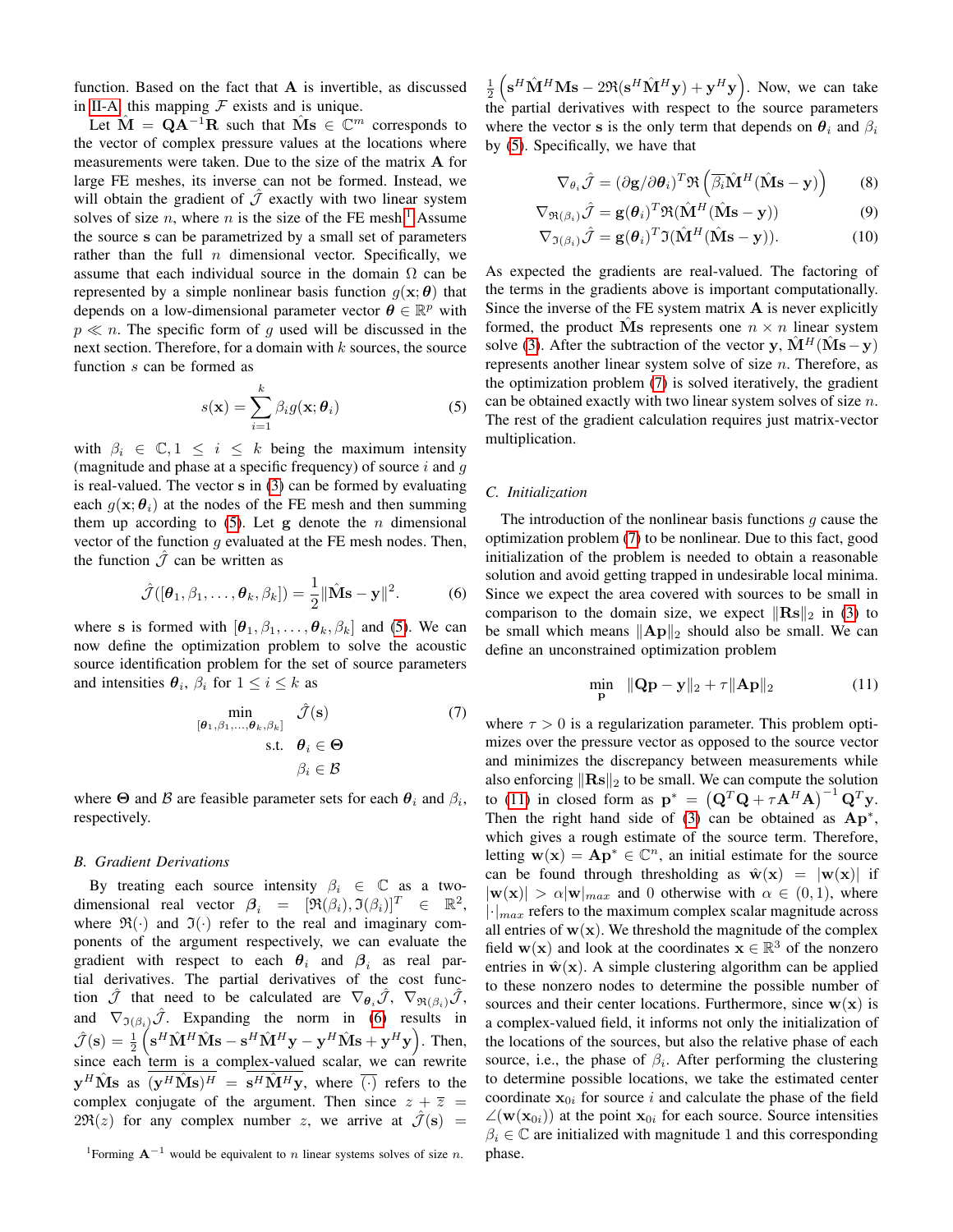<span id="page-3-1"></span>

Fig. 1: Experimental setup. Pictured are two speakers (sources), two reflecting walls.

# IV. EXPERIMENTAL RESULTS

# <span id="page-3-0"></span>*A. Experiment Setup*

Experiments were performed in an anechoic chamber which simulates a free-field environment. Acoustic waves impinging on the wall are absorbed by foam and not reflected back into the chamber. In order to make the domain more interesting, two eight by four foot MDF wood panels were placed in the domain to create acoustic reflecting surfaces. A tool box was also placed within the domain making it a non-convex mesh and introducing more multi path propagation and reflecting surfaces. The setup is displayed in Figure [1.](#page-3-1)

Time harmonic fields were generated using two Optimus XTS 40 speakers. The speakers were driven with a mixture of pure sine wave tones from a Data Translation DT9857E signal conditioning board. Four half-inch free-field polarized microphones Model 377B02 from PCB electronics were utilized to take the acoustic pressure measurements. Only four microphones were available for the experiment, however localization of multiple sources in complex domains requires more than four measurements of the acoustic field. In order to overcome this equipment limitation, multiple trials were run in which a stand with four microphones placed at different vertical positions was moved to different locations in the domain. For each trial, the speakers received the same driving signal from the signal conditioning board and therefore the recorded signals could be synchronized in time across the different trials making it appear that the microphones across different trials were all recording the same experiment. For each trial, the speakers started emitting while the microphones started recording at time  $t = 0$ . We allowed the domain to reach steady state and then selected the same two-second time slice of the recording on each microphone. After taking the FFT of the microphone signal, the specific frequency of interest can be extracted from each microphone to create the complex acoustic pressure measurement vector y used as the input data to the optimization problem [\(7\)](#page-2-3).

Since the source identification problem is solved using complex pressure measurements in the frequency domain, both the magnitude and the phase of the pressure measurements is important information for solving the problem. Therefore, without time synchronization of the measurements across the different trials, the phase difference that would exist across measurements would affect the obtained solutions. The coordinates of the measurement locations as well as the coordinates of the speakers were measured using 8 OptiTrack localization cameras installed along the top edge of the walls in the anechoic chamber.

### *B. Source Model*

Across all experiments, 400 Hz was utilized as the input frequency for the model [\(3\)](#page-1-3) and the frequency component to extract from the FFT for the measurement vector y. In general, lower frequencies translate to coarser FE meshes needed to accurately capture the acoustic field, which speeds up computation. The selected frequency translates to a wavelength  $\lambda \approx 0.85$  meters, which is large in comparison to the size of the speaker generating the sound. For this reason, the speakers can be treated as monopole radiators that radiate acoustic energy equally in all directions [\[19\]](#page-5-18). This uniform directivity was tested and verified in experiment. This motivated the use of a Gaussian-like basis function  $g(x; \theta_i)$  in equation [\(5\)](#page-2-1) to model the sources, given as,  $g(\mathbf{x}; \theta_i) = \exp\{\lambda_i \|\mathbf{x} - \mathbf{c}_i\|^2\}$ , where  $\theta_i = [\mathbf{c}_i, \lambda_i]^T$ . The parmeter  $\mathbf{c}_i \in \mathbb{R}^3$  defines the source location, i.e. where the value of  $g(\mathbf{x}; \theta_i)$  is maximum, and the parameter  $\lambda_i \in \mathbb{R}_{++}$  defines the "spread" of the source, or how fast the intensity decays as you move away from the source's center. Although this source basis function is nonzero over the whole domain  $\Omega$ , for practical purposes, its value can be considered zero far enough from the center. From a computational perspective, this source model is simple and differentiable with respect to its parameters.

Given this source model, solving the acoustic source identification problem amounts to minimizing [\(7\)](#page-2-3) with respect to  $[\theta_1, \beta_1, \dots, \theta_k, \beta_k]^T \in \mathbb{R}^{6 \times k}$ . In order to solve problem [\(7\)](#page-2-3) numerically, we utilized Matlab's *fmincon* nonlinear constrained optimization package. A trust region algorithm was utilized in which we supplied the gradient and Hessian information. Derivation of the Hessian is omitted for brevity. We placed bound constraints on the location parameters  $c_i \in \Omega$ to reside in the domain as well as bound constraints on the intensities and spread parameters.

## *C. Multiple-Source Free-Field Results*

As a first test of our method, we took measurements without any obstacles in the domain to simulate a free-field environment. We modeled the domain as a 3D rectangular prism with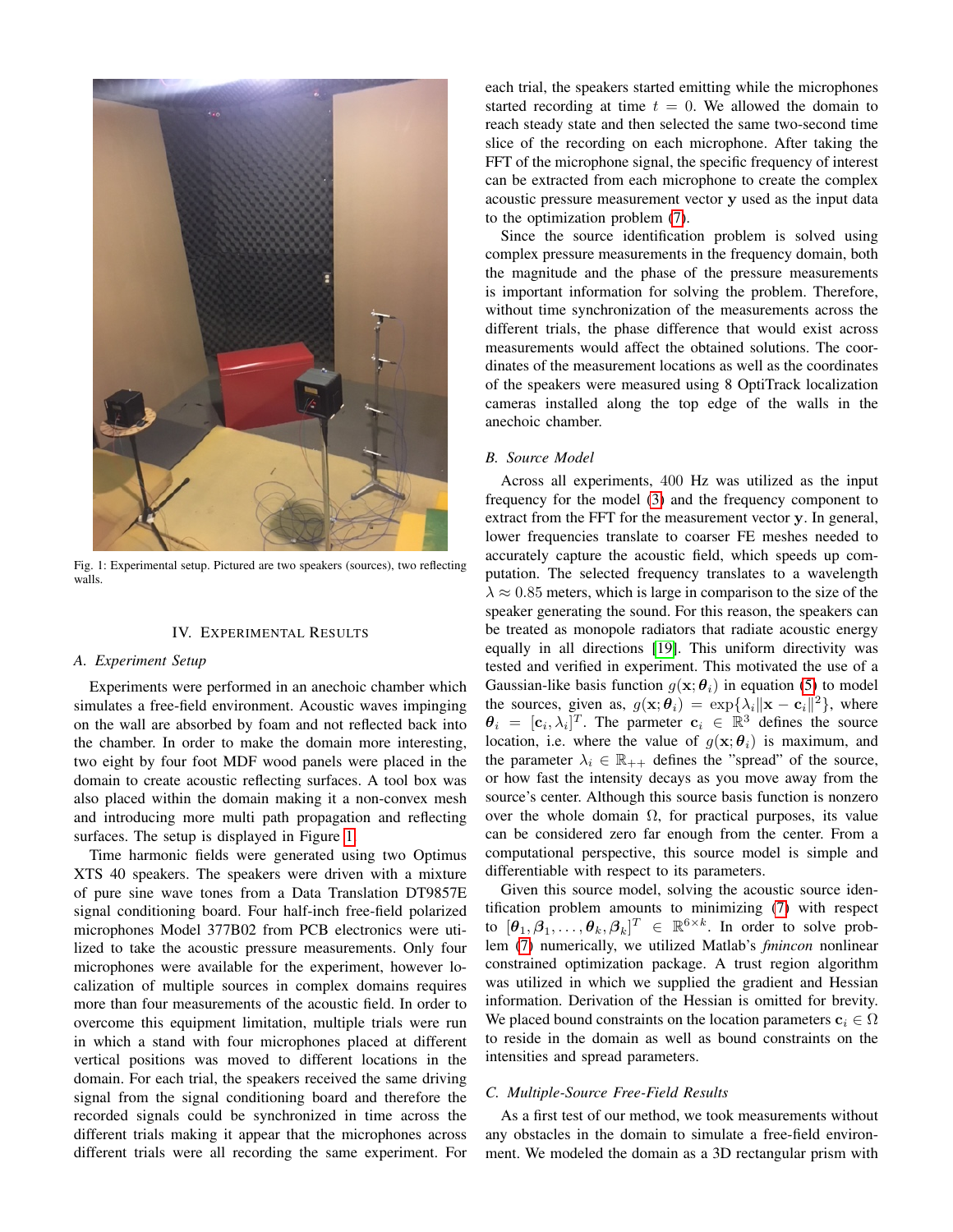<span id="page-4-0"></span>

<span id="page-4-2"></span>Fig. 2: Free-field domain with two sources using 64 measurements.

| # of measurements      | 64       | 125     | 196      |
|------------------------|----------|---------|----------|
| source 1 initial error | 14.2 $%$ | $9.1\%$ | 4.9 %    |
| source 1 final error   | 6.2%     | 3.9 $%$ | $2.4\%$  |
| source 2 initial error | $9.1\%$  | $7.7\%$ | 10.5 $%$ |
| source 2 final error   | 3 1 %    | $27\%$  | $18\%$   |

TABLE I: Source Localization error vs. number of measurements used for free-field domain.

dimensions  $[-0.65, 0.65] \times [-1.65, 1.65] \times [-0.25, 0.25]$  in meters with a mesh with roughly 40,000 nodes. The Sommerfeld radiation condition was enforced on all boundaries. We positioned two speakers at either end of the domain and took measurements of the pressure field in between the speakers. The microphone stands were moved between trials so as to create a uniform collection of measurement points throughout the domain. A total of 196 locations were taken for this experiment. Results for using 64 of the 196 measurements are shown in Figures [2](#page-4-0) - [3.](#page-4-1) The 64 measurements were selected as a uniform grid from the 196 available measurements. Figure [2](#page-4-0) shows the localization results for the two sources. Figure  $3(a)$ shows a color map of the magnitude of the complex pressure at the measurement points coming from the experiment and Figure [3\(](#page-4-1)b) shows the magnitude of the field from doing a forward solve of the PDE given the returned source solution from the optimization algorithm. The color maps show good agreement meaning the algorithm is correctly finding sources that match the measured field.

The reduction in localization error for each source is summarized in Table [I.](#page-4-2) This error was calculated by dividing the distance from the true source location for each source by the characteristic size of the domain  $\ell$ , taken to be the distance between opposite corners of the domain. Specifically, the error, err, was calculated as  $err = ||\mathbf{c}_i - \mathbf{c}_{true}||_2/\ell$ . The error was calculated for the initial source locations returned from the initialization procedure outlined in Section [III-C](#page-2-5) as well as the error in the returned solution of the optimization problem [\(7\)](#page-2-3). It can be seen that the algorithm correctly reduces the initial localization error with better reduction when more measurements are used.

The results presented for the two source, free-field case thus far were for an experiment where the two speakers were driven in phase. By switching the positive and negative connections for one of the speakers, the two speakers were driven 180

<span id="page-4-1"></span>

(b)

Fig. 3: Magnitude of complex pressure at 64 measurements locations for free field domain. (a) shows the pressure magnitudes from the experiment. (b) shows the pressure magnitudes at the measurement locations after doing a forward PDE solve given the returned solution. Good agreement can be seen between solution and experimental data.

<span id="page-4-3"></span>

|                  | In-Phase | 180 Degrees Out of Phase |
|------------------|----------|--------------------------|
| Phase $\beta_1$  | $-83.4$  | 112.5                    |
| Phase $\beta_2$  | $-75.0$  | $-122.5$                 |
| Phase Difference | 8.4      | 235.2                    |

TABLE II: Relative phase difference of free-field experiment with two sources.

degrees out of phase, resulting in a different pressure field. Using the same set of measurement locations, but with the speakers driven out of phase, our algorithm was able to correctly detect this difference and optimize the  $\beta_i$ 's accordingly. The results of the relative phase difference between the sources is summarized in Table [II.](#page-4-3)

### *D. Multiple-Source Non-Free-Field Results*

With the experimental setup shown in Figure [1,](#page-3-1) measurements were taken at 248 locations in the domain. This domain was also modeled as a rectangular prism of dimensions  $[0, 2.36] \times [0, 1.14] \times [0, 2.82]$  in meters with a mesh of approximately 20,000 nodes. The sound-hard Neumann boundary condition was applied to the portions of the wall with the MDF wood panels as well as the surface of the tool box. The Sommerfeld radiation condition was applied to all other parts of the boundary, i.e., the boundaries consisting of absorbing foam. As expected in a more complex domain, many measurements of the field are needed to resolve ambiguities in possible source locations. With few number of measurements, higher readings near reflecting boundaries could be interpreted as being close